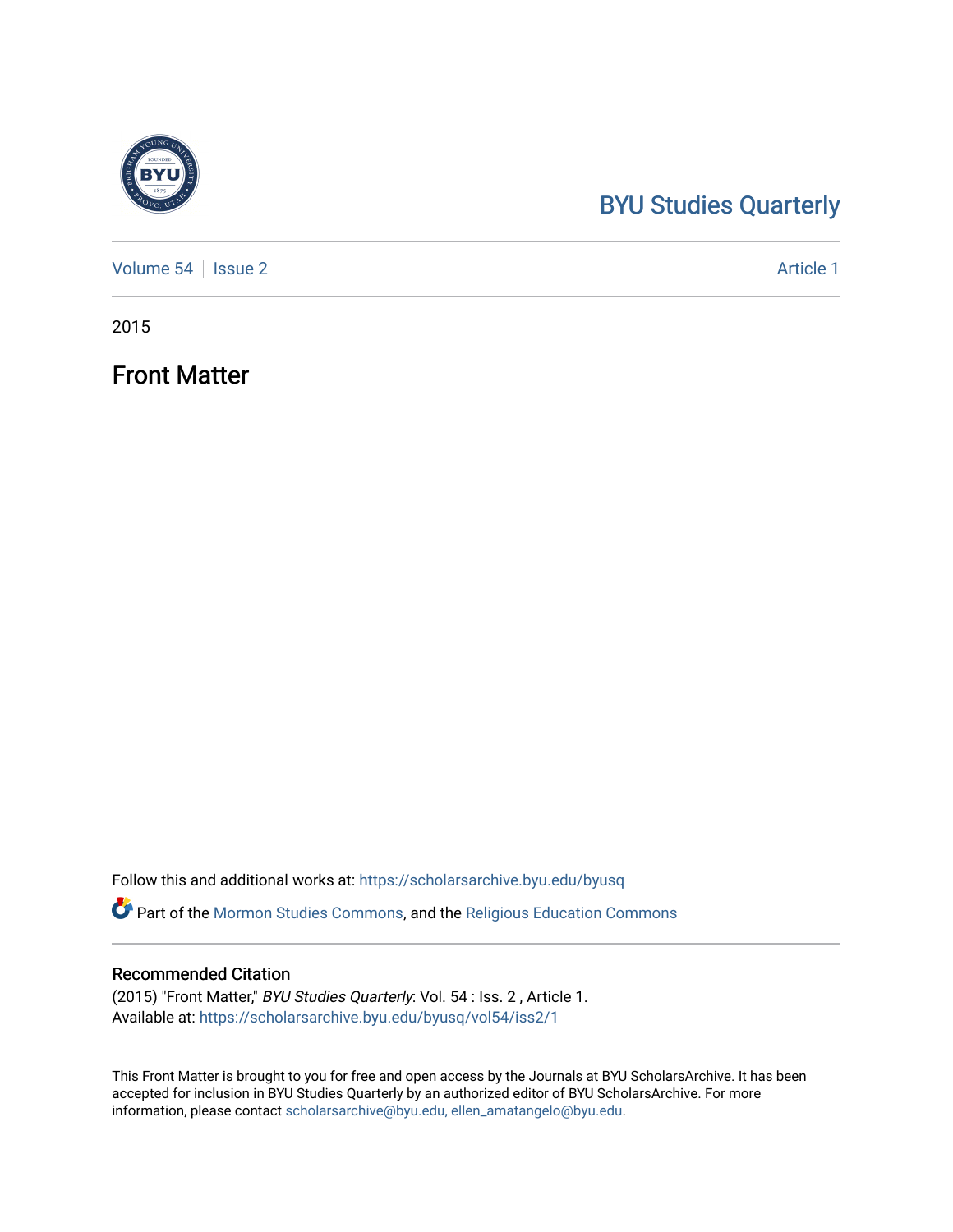### et al.: Front Matter

#### **Advisory Board**

Alan L. Wilkins, chair James P. Bell Donna Lee Bowen Douglas M. Chabries R. Kelly Haws Robert L. Millet Noel B. Reynolds

#### **Editor in Chief** John W. Welch

#### **Church History Board**

Richard Bennett, chair *19th-century history* Brian Q. Cannon *20th-century history* Kathryn Daynes *19th-century history* Gerrit J. Dirkmaat *Joseph Smith, 19th-century Mormonism* Steven C. Harper *documents* Frederick G. Williams *cultural history*

#### **Liberal Arts and Sciences Board**

Barry R. Bickmore, co-chair *geochemistry* Eric Eliason, co-chair *English, folklore* David C. Dollahite *faith and family life* Susan Howe *English, poetry, drama* Neal Kramer *early British literature, Mormon studies* Steven C. Walker *Christian literature*

#### **Reviews Board**

Eric Eliason, co-chair *English, folklore* John M. Murphy, co-chair *Mormon and Western* Trevor Alvord *new media* Herman du Toit *art, museums* Angela Hallstrom *literature* Greg Hansen *music* Emily Jensen *new media* Gerrit van Dyk *Church history*

#### **Specialists**

Casualene Meyer *poetry editor* Thomas R. Wells *photography editor* Ashlee Whitaker *cover art editor*



1

Involving Readers in the Latter-day Saint Academic Experience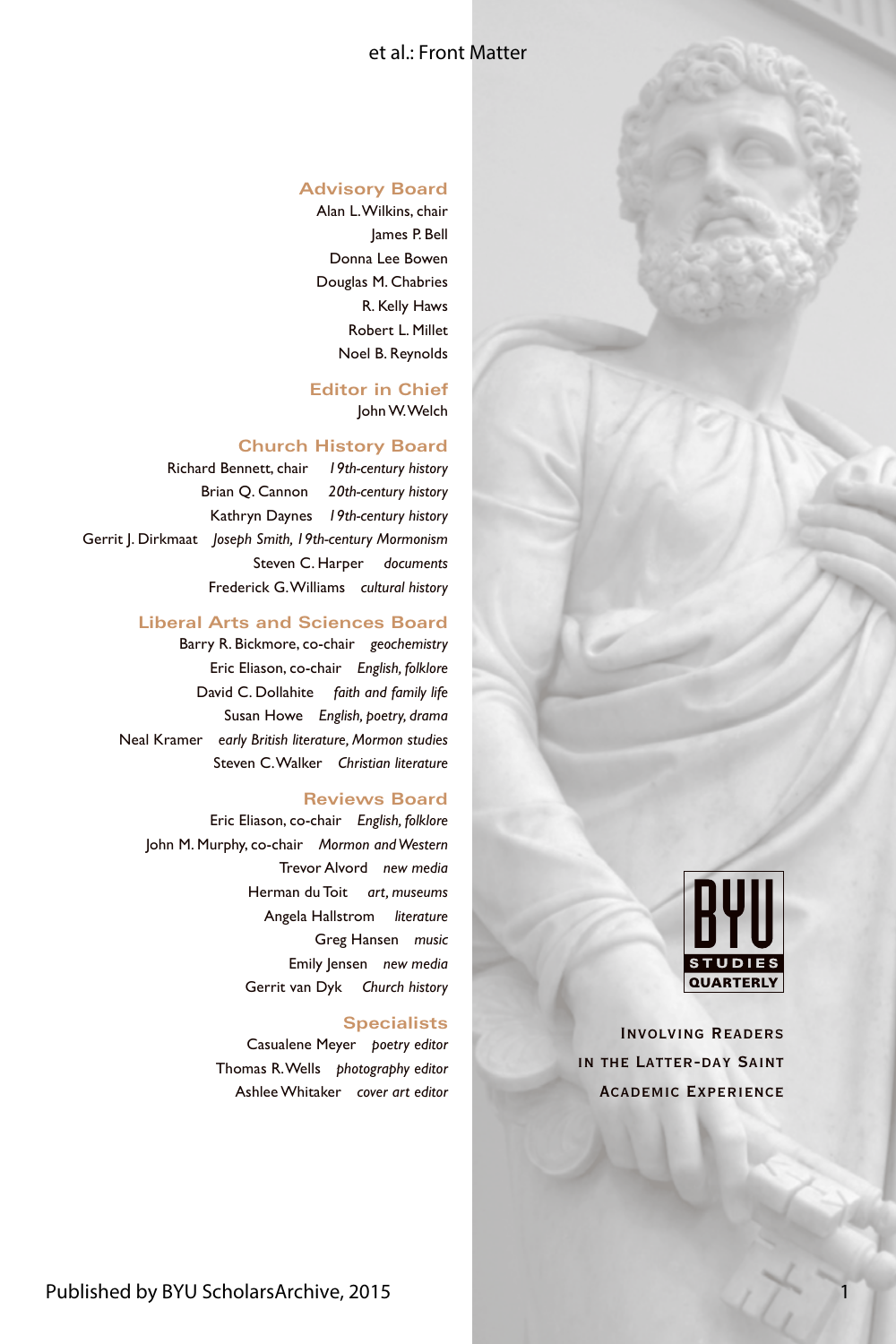

## **ARTICLES**

**4** Two Challenges Facing Brigham Young University as a Religiously Affiliated University

Kevin J Worthen

- **15** Mormons and Midrash: On the Composition of Expansive Interpretation in *Genesis Rabbah* and the Book of Moses Avram R. Shannon
- **35** A Narrative Approach to the Joseph Smith Translation of the Synoptic Gospels Jared W. Ludlow
- **63** "Taking a Different View of the Translation": The Illumination of Alternate Meanings in the Translation of Bible Passages by Joseph Smith and Meister Eckhart Tod R Harris
- **97** Joseph B. Keeler, Print Culture, and the Modernization of Mormonism, 1885–1918 David J. Whittaker
- **123** The Inception of Brigham Young University's Archival Program, 1956–1962

J. Gordon Daines III

- **148** The *Christus* in Context: A Photo Essay John W. Welch
- **162** Minerva Teichert's *The Seduction of Corianton* Herman du Toit

## **ESSAY**

**89** Saying Goodbye Josh Weed